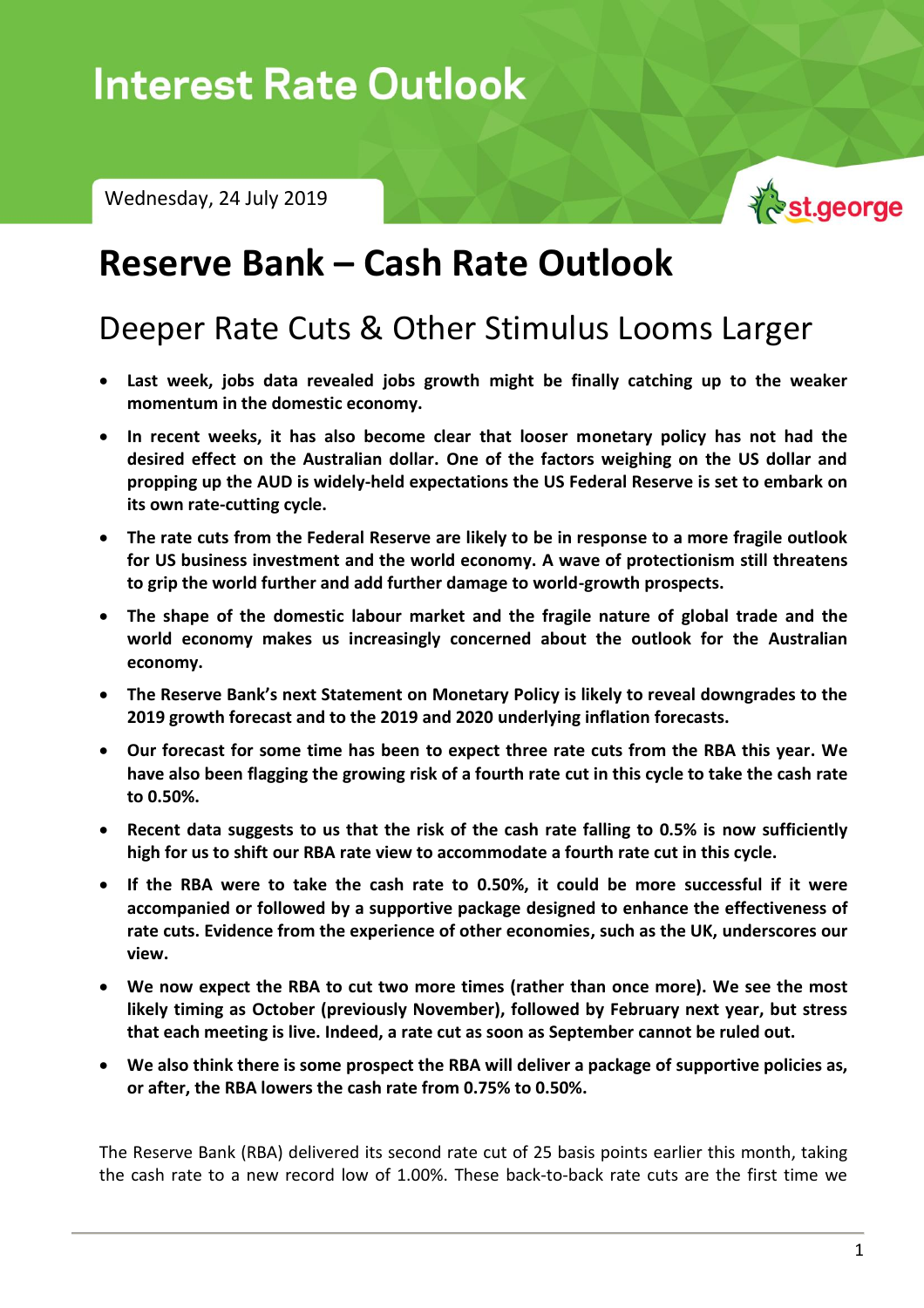have seen two rate cuts in succession since May-June of 2012.

A primary objective of these rate cuts were to foster stronger employment growth so as to ensure inflation is more likely to be consistent with the RBA's inflation target over the medium-term. The RBA Governor has previously highlighted that the unemployment should and can be lower and highlighted a desired unemployment rate of 4.5%.

Last week, we received an update on conditions in the jobs market and it was looking less favourable. The unemployment rate stayed sticky at 5.2% in June and jobs growth was weak in the month (+0.5k), suggesting the trend in jobs was possibly finally catching up to the weaker momentum in the economy.



Stronger employment growth is necessary to help bolster wages growth and lift consumer spending. The downturn in dwelling prices is a key factor having a negative wealth effect on consumer spending. House prices rose last month for the first time in nearly two years in Sydney and Melbourne. Auction clearance rates also continue to rise in these cities. However, volumes are low and until the Spring selling season commences, we cannot fully be convinced we are on the cusp of a recovery. At best, dwelling prices in these capital cities are bottoming where they might remain for an extended time.

The stabilisation in dwelling prices in Sydney and Melbourne reflects the fact that rate cuts are having some impact. But while rate cuts might be working, they are not fully effective. Indeed, nowhere is this more evident than with the currency. The Australian dollar is not playing its usual "automatic stabiliser" role in stimulating economic activity in the wake of looser monetary policy. The Australian dollar in trade-weighted terms has appreciated since the first rate cut on June 4 and since the second rate cut on July 2, by around 0.2% and 0.8%, respectively. One of the factors weighing on the US dollar and, therefore, underpinning demand for the AUD is widely-held expectations the US Federal Reserve is set to embark on its own rate-cutting cycle (later this month).

The rate cuts from the Federal Reserve are likely to be in response to a more fragile outlook for US business investment and the world economy. Overnight, the International Monetary Fund (IMF) published its periodic world economic outlook and downgraded its world-growth forecasts for the third time this year.

Trade tensions are fostering uncertainty among businesses and consumers and contributing to a more vulnerable world outlook, despite some recent progress at the G20. A wave of protectionism threatens to grip the world further; the World Trade Organisation (WTO) Appellate body that rules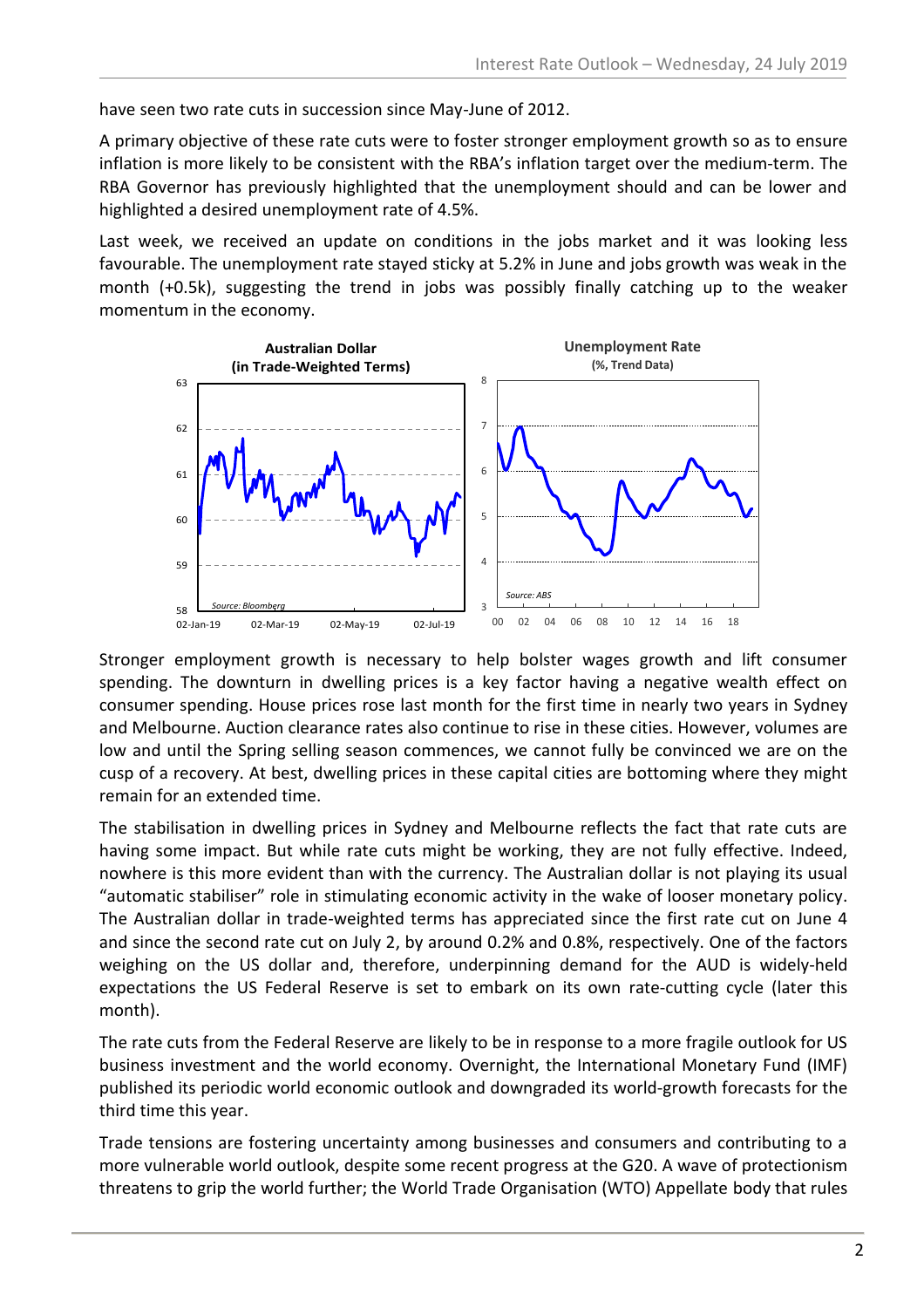on trade disputes has seven members. But the US Trump administration has been vetoing the appointment of new members to replace mandatory retirements. Only three members remain – the minimum for hearing an appeal over a trade dispute. The terms of two of those three will expire on December 10 this year, making the Appellate Body inoperable. It will mean then for the first time since WWII the world will not have a rules-based trading system.

The fragile nature of global trade and the world economy together with the weaker jobs outlook makes us increasingly concerned about the outlook for the domestic economy.

The RBA's next Statement on Monetary Policy is released on August 9. We expect their 2019 growth forecast to be downgraded (from 2.75% to 2.50%) and for their underlying inflation (trimmed mean) forecasts to be cut in both 2019 and 2020 (from 1.75% to 1.50% and 2.00% to 1.75%, respectively). If our expectations prove correct, inflation returning to the RBA's 2-3% per annum target band will take longer.

Our forecast for some time has been three rate cuts from the RBA this year and we have been flagging the growing risk of a fourth rate cut in this cycle to take the cash rate to 0.50%. Recent data suggests to us that the risk of the cash rate falling to 0.5% is now sufficiently high for us to shift our RBA rate view to accommodate a fourth rate cut in this cycle.

In terms of timing, we expect the RBA to pause in August and then move in September or October (previously our call was November). Much will depend on how the data evolves if they next cut in September or October. The national accounts data is published on September 4, so the RBA might choose to wait and cut in October in order to assess the growth figures. However, September will be a live date and a very close call.

We then expect the RBA to cut in February next year by another 25 basis points, taking the cash rate to 0.50% in February, which will likely also be the terminal rate.

For the fourth rate cut in this cycle, which would take the cash rate to 0.50%, we believe it could be more successful if the RBA accompanied the rate cut with supportive policies to enhance the effectiveness of rate cuts. These policies (or package) might include a term funding scheme, which was an element of the UK stimulus package in 2016. Term funding is just one option. Other options might be pursued. Evidence from the experience of other economies, suggests at these lower rates of interest rates, monetary policy becomes less effective due to structural impediments facing commercial banks.

Corporate bond and government bond purchases are what formed the quantitative-easing policy in the United States, when the US Federal Reserve responded to weak economic activity caused by the global financial crisis.

At a forum yesterday, RBA Assistant Governor Christopher Kent said that it is "very unlikely" the RBA would adopt a QE-style approach. Therefore, alternative stimulus policies might be more likely, although not in the near term. These alternative policies would need to be chosen so as to best suit the Australian financial system.

In summary, we expect more rate cuts from the RBA; we now expect the RBA to cut two more times (rather than once more). We see the most likely timing as September/October, followed by February next year, but stress that each meeting is a live date. We also think there is some risk the RBA will deliver a package of supportive policies as, or after, the RBA lowers the cash rate from 0.75% to 0.50%.

> **Besa Deda, Chief Economist** Ph: 02-8254-3251